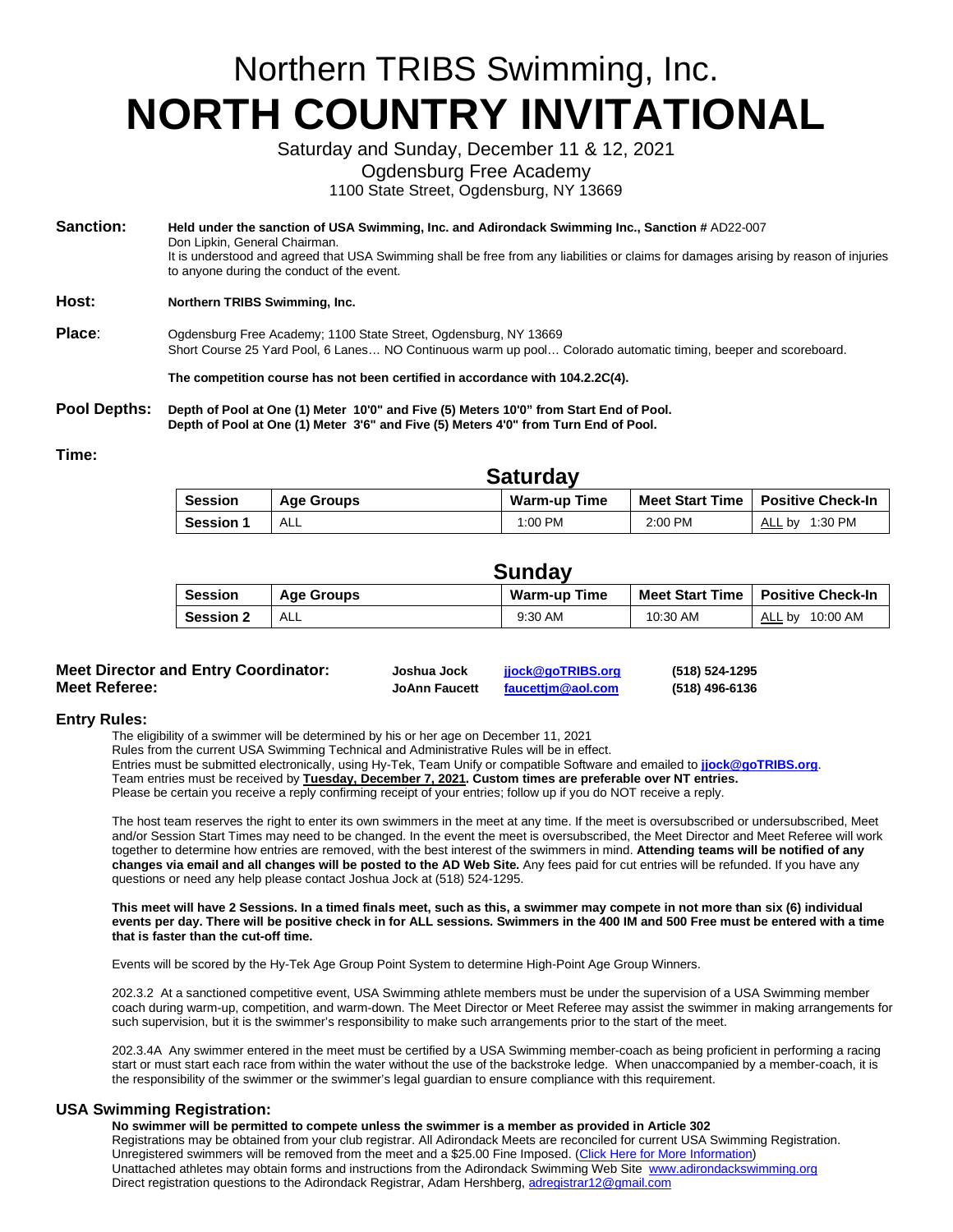# **Swimming Events:**

**Positive Check-in will be required for ALL EVENTS, as indicated in the meet schedule, by the deadline for each session.** Any swimmer not checked in by the Positive Check-in Deadline will be scratched. All events will be swum as timed finals. Fly-over starts will be in use; please inform your swimmers prior to the meet. **10 & Under swimmers are to line up in the bull pen area for 25 yard events only.** 400 IM and 500 Freestyle swimmers must provide their own timer, and 500 Freestylers must provide their own counters. If necessary, 5-minute breaks between events may be added into any session.

### **Cut Times for Distance events 54-56**

| Event 43 Girls 13-14 400 IM   | 6:05.79 |
|-------------------------------|---------|
| Event 43 Girls 15&O 400 IM    | 6:05.79 |
| Event 43 Boys 13-14 400 IM    | 5:41.79 |
| Event 43 Boys 15&O 400 IM     | 5:41.79 |
| Event 83 Girls 10&U 500 Free  | 8:26.09 |
| Event 83 Girls 11-12 500 Free | 7:09.09 |
| Event 83 Girls 13-14 500 Free | 6:49.39 |
| Event 83 Girls 15&O 500 Free  | 6:49.39 |
| Event 83 Boys 10&U 500 Free   | 8:16.69 |
| Event 83 Boys 11-12 500 Free  | 6:57.29 |
| Event 83 Boys 13-14 500 Free  | 6:26.59 |
| Event 83 Boys 15&O 500 Free   | 6:26.59 |
|                               |         |

# **Warm-Ups:**

Because of the large number of injuries occurring across the country during warm-ups, USA Swimming allows no diving into the pool during the warm-up period except in the designated sprint lanes. We ask that you inform your swimmers of this rule and ask them to fully cooperate with the club officials and marshals in charge of the area. A warm up schedule will be posted after 12/07/21 on the Adirondack website [\(www.adirondackswimming.org\)](http://(www.adirondackswimming.org/).

#### **Timers:**

Clubs will be required to provide timers based upon their number of entries. 400 IM and 500 Freestyle swimmers must provide their own timers. Lane assignments will be posted to the Adirondack Swimming website [\(www.adirondackswimming.org\)](http://www.adirondackswimming.org/).

#### **Deck Entries:**

Adirondack Swimming has agreed to allow Deck Entries at AD Meets under the following conditions;

- 1. Deck Entries are NOT Allowed during Championship Meets
- 2. Athlete must be USA-S Registered and show Proof of Registration (those already in meet have been confirmed as registered). Acceptable forms of Proof of Registration are: USA-Swimming ID or USA-Swimming Club Portal Team Listing or Deck Pass.

**If athlete cannot prove USA-S Registration, Adirondack accepts Deck Registration***,* **to UN-AD (unattached) at an LSC fee of \$60.00 plus the current USA Swimming Registration fee. DECK REGISTRATIONS WILL NOT BE MADE WITH ANY TEAM ASSOCIATION, PLEASE DO NOT ASK.**

# 3. Coach makes the request for the entry.

- 4. All Deck Entries will be allowed at the discretion of a combined decision of the Meet Director and the Meet Referee.
- 5. Deck Entries are Subject to a \$1.00 Surcharge, Per Entry, which applies to All Entries, Individual or Relays.

# **Meet Policy:**

Use of Audio or Visual Recording Devices, Including a Cell Phone, is not permitted behind the starting blocks, including any spectator area behind the starting blocks, in changing areas, rest rooms or locker rooms.

Changing into or out of swimsuits other than locker rooms or other designated areas is prohibited.

Operation of a drone, or any other flying apparatus, is prohibited over the venue (pools, athlete/coach areas, spectator areas and open ceiling locker rooms) any time athletes, coaches, officials and/or spectators are present.

No one will be allowed on the deck except USA-S Registered Officials and USA-S Registered Coaches with Current Certifications, USA-S Registered Swimmers and Meet Marshalls and Timers on Shift.

All Officials and Coaches are Required to display USA Swimming Credentials (USA Swimming Membership Card) while on deck. If, at an AD Sanctioned Meet, an individual is found on deck, acting in any coaching capacity and is determined to be out of compliance with USA Swimming requirements for coaches, that individual will be removed from the deck and the represented club will be fined \$250. Any swimmer found in an unauthorized area will be asked to immediately leave the premises. No exceptions. Each team is responsible for supervising its members.

All applicable adults participating in or associated with this meet acknowledge that they are subject to the provisions of the USA Swimming Minor Athlete Abuse Prevention Policy ("MAAPP"), and that they understand that compliance with the MAAPP policy is a condition of participation in the conduct of this competition.

An inherent risk of exposure to COVID-19 exists in any public place where people are present. COVID-19 is an extremely contagious disease that can lead to severe illness and death. According to the Centers for Disease Control and Prevention, senior citizens and individuals with underlying medical conditions are especially vulnerable.

USA Swimming, Inc., cannot prevent you (or your child(ren)) from becoming exposed to, contracting, or spreading COVID-19 while participating in USA Swimming sanctioned events. It is not possible to prevent against the presence of the disease. Therefore, if you choose to participate in a USA Swimming sanctioned event, you may be exposing yourself to and/or increasing your risk of contracting or spreading COVID-19.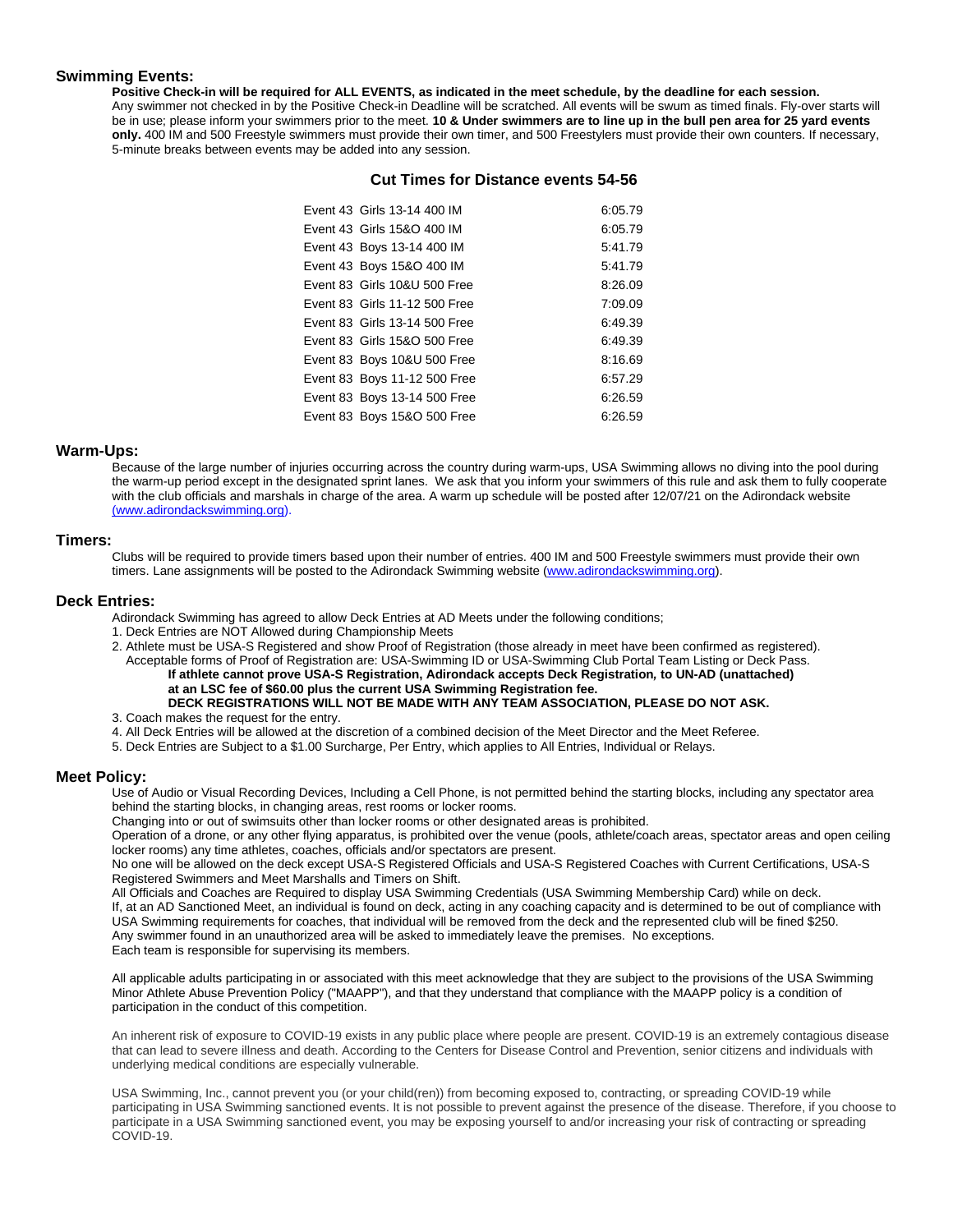BY ATTENDING OR PARTICIPATING IN THIS COMPETITION, YOU VOLUNTARILY ASSUME ALL RISKS ASSOCIATED WITH EXPOSURE TO COVID-19 AND FOREVER RELEASE AND HOLD HARMLESS USA SWIMMING AND [THE LSC] AND EACH OF THEIR OFFICERS, DIRECTORS, AGENTS, EMPLOYEES OR OTHER REPRESENTATIVES FROM ANY LIABILITY OR CLAIMS INCLUDING FOR PERSONAL INJURIES, DEATH, DISEASE OR PROPERTY LOSSES, OR ANY OTHER LOSS, INCLUDING BUT NOT LIMITED TO CLAIMS OF NEGLIGENCE AND GIVE UP ANY CLAIMS YOU MAY HAVE TO SEEK DAMAGES, WHETHER KNOWN OR UNKNOWN, FORESEEN OR UNFORESEEN, IN CONNECTION THEREWITH.

#### **This statement (Covid-19) shall also be included in heat sheets.**

In applying for this sanction, the Host, Northern TRIBS Swimming (NTS) agrees to comply and to enforce all health and safety mandates and guidelines of USA Swimming, Adirondack Swimming (LSC), the State of New York and the City of Ogdensburg.

All Guests agree to ensure their own team(s) comply with all health safety mandates and guidelines of USA Swimming, Adirondack Swimming (LSC), the State of New York and the City of Ogdensburg.

### **COVID-19 Guidelines**

#### **General**

- We are fortunate to be permitted to use the facilities at Ogdensburg Free Academy. Proper conduct on the part of all swimmers and spectators is expected at all times. The meet area is restricted to the pool and adjoining locker rooms, the adjacent hallway and balcony area. Any swimmer found in an area designated out-of-bounds will be barred from participating in the remainder of the meet.
- All individuals are expected to remain socially distant to the extent possible prior to, while in, and when exiting the facility.
- Only Meet personnel, volunteers, coaches and swimmers registered in the meet will be allowed on deck.
- All individuals entering the facility are expected to be masked prior to entry and wear the mask properly covering the nose and mouth. No gaiter face coverings are permitted within OFA.
- Spectators are allowed. No limitations on numbers other than a town fire code. Masks are required.
- Swimmers are expected to arrive in their suits. Swimmers may change before they exit the facility within designated locker rooms.
- Locker rooms will be available for restroom purposes and changing out of swim attire at the end of the individual involvement of the meet. Monitors will be stationed at each locker room entrance to ensure limited individuals are inside at any given time.
- All meet personnel, volunteers, officials, coaches and **spectators** are required to wear a properly worn mask at all times while in the facility. The only exception to this is when the meet referee needs to blow the whistle.
- Swimmers are required to wear a mask at all times except when in the water.
- Swimmers are expected to put their mask back on immediately after exiting the water before moving around on deck.
- All personnel in the facility are expected to bring their own water bottle. Use of the water fountains is restricted to refilling bottles only.
- All swimmers must bring their own clear plastic bag with the athlete's name and team on it to secure and identify their mask when they are in the water.
- Entrance onto and from the pool deck will be through the shallow end doors.

# **Team seating:**

- Each team will have ample room for their swimmers and coaches to place their bags and sit.
- Swimmers are expected to remain in their area except when racing, preparing to or completing a race or when needing to use the rest room.

# **Pre-meet warm-up:**

- Each team may be assigned warm-up lanes. In the event of more teams than lane space, teams will be assigned warm-up lanes and timeslots.
- Swimmers are expected to minimize their time on the wall while warming up.
- Coaches are expected to oversee and monitor warm-ups to ensure proper distancing is maintained.

# **In-meet warm-up/warm-down:**

● All swimmers asked to minimize their time on the wall during these times.

# **Swimmer Competition:**

- A maximum of 3 heats will stage behind the blocks in each lane in designated locations.
- Swimmers are to stay in designated locations behind each lane and move forward once the heat before them moves.
- Swimmers in the completed heat will exit the water, put their masks on and leave the area before the next heat is called to the blocks.
- Swimmers should keep their mask on until their heat is called to the blocks, at which time they should place their masks in their bag and place it in the crate next to their lane.
- Timers are to step back from the edge of the pool once they have recorded the finish to allow the swimmer space to exit the water and place their mask on.
- If there are 25-yard events, volunteers will move crates to other end of pool where swimmers will retrieve their personal items. Volunteers will then move the empty crates back to the other end of the pool before the next heat/event is to start.

# **Meet personnel, volunteer, official, spectator, and coach Facility Use:**

- Restrooms in the lobby are available for use.
- Face coverings are to be properly worn at all times.

# **Services:**

Food will be on sale throughout the meet and should be eaten in the designated areas while masks are off. A meet program will be available which will cover all sessions. Smoking is NOT permitted in the building. Parents, coaches and swimmers are not to bring glass containers of any kind into the pool area. There will be swim apparel and gear available to purchase. An event T-shirt will be on sale. There will also be a gift basket raffle.

# **Disabled Athletes:**

Adirondack Swimming welcomes athletes with disabilities. Athletes with disabilities are required to contact the Meet Director at least 2 weeks in advance of the meet so that provisions can be made for any special accommodations.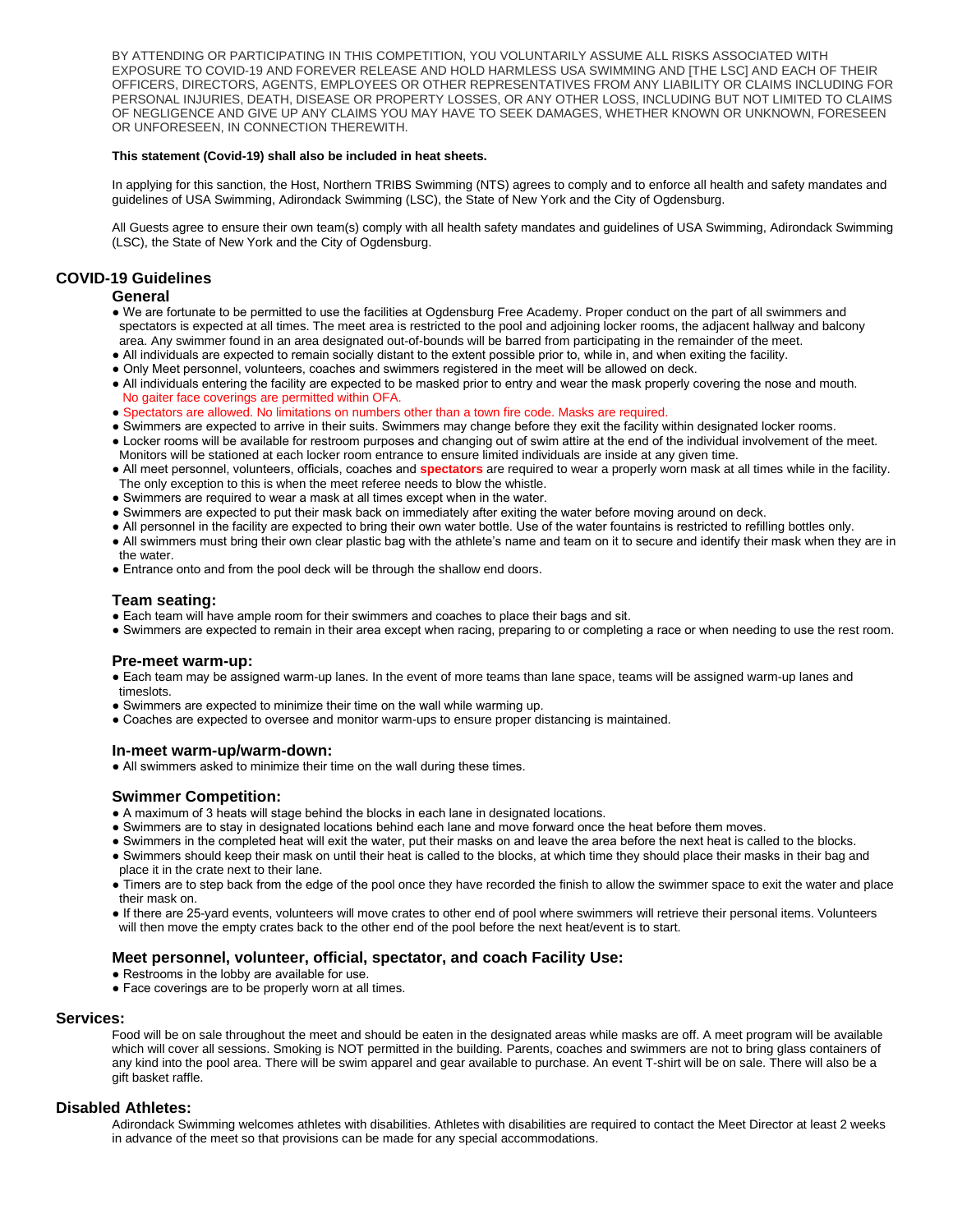#### **Entry Fees:**

An entry summary sheet is included to compute your team entry fees. The entry fees are \$4.75 per individual event and there is a \$2.00 per swimmer surcharge. These fees include the travel fund assessment fee which is fifty cents (\$0.50) per individual entry, \$1.00 per relay entry, and \$2.00 per swimmer entered in the meet. **ALL MANUAL ENTRIES, INCLUDING DECK ENTRIES (NON-ELECTRONIC) ARE SUBJECT TO A SURCHARGE OF \$1.00 PER ENTRY, WHICH APPLIES TO INDIVIDUAL OR RELAY ENTRIES.**

Make your entry check payable **to Northern TRIBS Swimming, Inc.** and mail your check and entry summary sheet to the **Meet Entry Coordinator**. *Entries will be entered to the meet upon receipt of your check.*

#### **Photographers:**

Only Professional Photographers or Videographers hired by the host team or Press Photographers, who have been approved in advance by the meet director, will be allowed on deck. A Photographer Registration form must be completed and submitted to the meet director for approval, prior to the meet. Forms are available on the Adirondack Swimming website as well as from the Meet Director. Click here for a direct link to the registration form. Swimmer's families, taking photos of their children from the spectator area, are not subject to this policy. *Parents and Professionals, please refer to the "Meet Policy" above for general restrictions pertaining to all photography at Sanctioned meets*.

### **Awards:**

.

Individual event ribbons will be awarded for 1st – 6th place. A surprise will be awarded to ALL Heat Winners.

For all Age Group High-Point Winners (8 & Under, 9-10, 11-12, 13-14, and 15 & Over) a special prize will be awarded.

#### **Time Trials:**

Time Trials will be offered at the discretion of the meet director and the meet referee.

#### **Officials:**

There will be an official's meeting conducted promptly 30 minutes before each session. Attendance is MANDATORY to work the meet. Please speak with the meet referee before the start of officials meeting.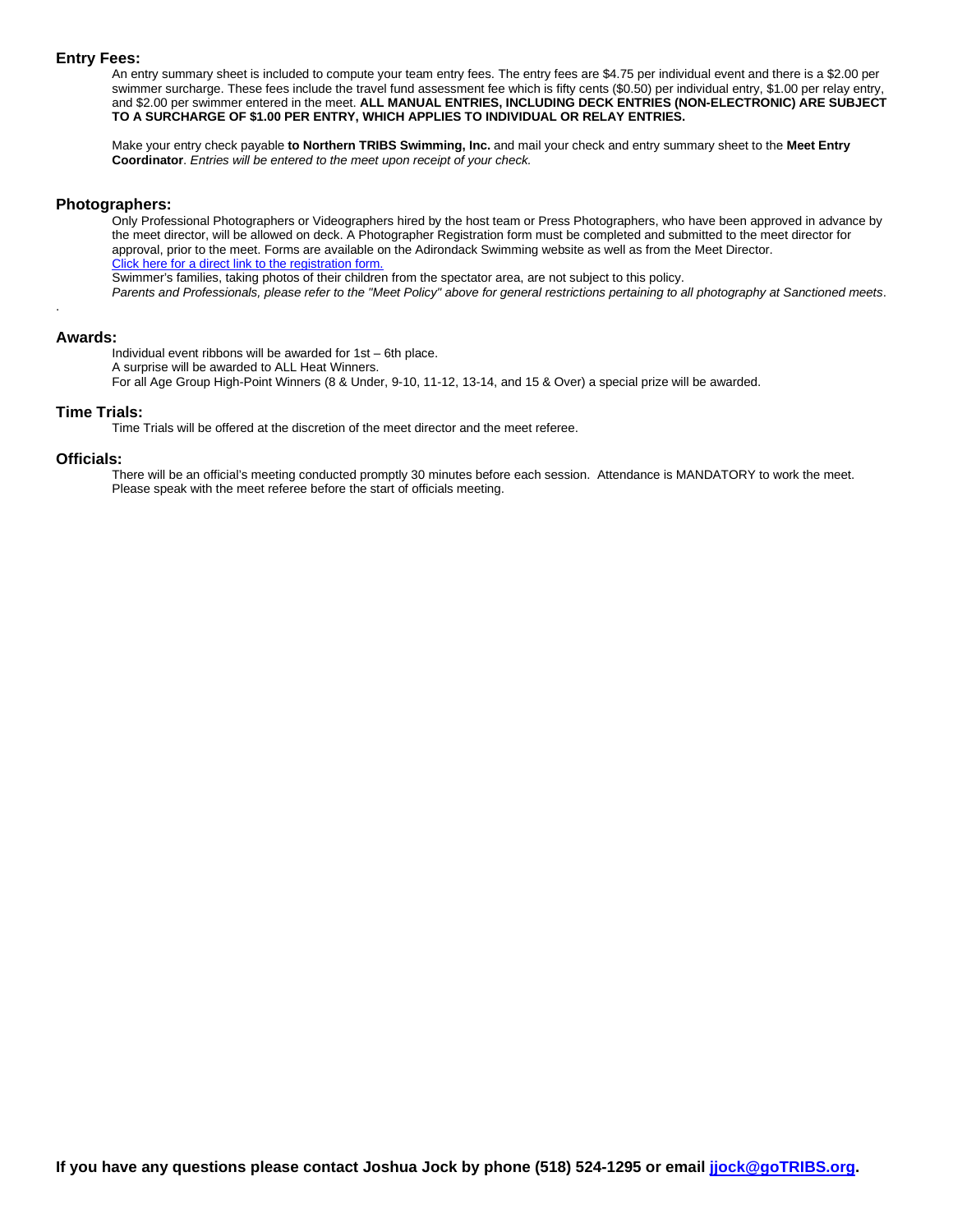# Northern TRIBS Swimming, Inc. **NORTH COUNTRY INVITATIONAL**

Saturday and Sunday, December 11 & 12, 2021 Ogdensburg Free Academy 1100 State Street, Ogdensburg, NY 13669

# **Session 1 – Saturday PM**

| WARM-UPS 1:00 PM…POSITIVE CHECK-IN BY 1:30 PM…SESSION BEGINS 2:00 PM |                  |                  |                    |                  |                |
|----------------------------------------------------------------------|------------------|------------------|--------------------|------------------|----------------|
| <b>GIRLS</b>                                                         | <b>QUALIFING</b> | <b>AGE GROUP</b> | <b>EVENT</b>       | <b>QUALIFING</b> | <b>BOYS</b>    |
| <b>EVENTS</b>                                                        | <b>TIMES</b>     |                  | <b>DESCRIPTION</b> | <b>TIMES</b>     | <b>EVENTS</b>  |
|                                                                      |                  |                  |                    |                  |                |
| 1                                                                    |                  | $11 - 12$        | 100 IM             |                  | $\overline{c}$ |
| 3                                                                    |                  | 13 & Over        | 200 Freestyle      |                  | 4              |
| $\overline{5}$                                                       |                  | 10 & Under       | 100 Butterfly      |                  | 6              |
| $\overline{7}$                                                       |                  | 10 & Under       | 25 Backstroke      |                  | 8              |
| $\boldsymbol{9}$                                                     |                  | 11 & 12          | 50 Freestyle       |                  | 10             |
| 11                                                                   |                  | 13 & Over        | 200 Butterfly      |                  | 12             |
| 13                                                                   |                  | $9 - 10$         | 50 Backstroke      |                  | 14             |
| 15                                                                   |                  | 10 & Under       | 25 Breaststroke    |                  | 16             |
| 17                                                                   |                  | $11 - 12$        | 200 Breaststroke   |                  | 18             |
| 19                                                                   |                  | 13 & Over        | 200 Breaststroke   |                  | 20             |
| 21                                                                   |                  | 10 & Under       | 200 IM             |                  | 22             |
| 23                                                                   |                  | 8 & Under        | 50 Butterfly       |                  | 24             |
| 25                                                                   |                  | $11 - Over$      | 100 Backstroke     |                  | 26             |
| 27                                                                   |                  | $9 - 10$         | 50 Breaststroke    |                  | 28             |
| 29                                                                   |                  | 8 & Under        | 100 IM             |                  | 30             |
| 31                                                                   |                  | $11 - 12$        | 100 Butterfly      |                  | 32             |
| 33                                                                   |                  | $9 - 10$         | 100 Freestyle      |                  | 34             |
| 35                                                                   |                  | 13 & Over        | 50 Freestyle       |                  | 36             |
| 37                                                                   |                  | $11 - 12$        | 50 Breaststroke    |                  | 38             |
| 39                                                                   |                  | 8 & Under        | 50 Freestyle       |                  | 40             |
| 41                                                                   |                  | $11 - 12$        | 200 Freestyle      |                  | 42             |
| 43                                                                   | By age group     | 13 & Over        | 400 Mixed IM       | By age group     | 43             |

# **WARM-UPS 1:00 PM…POSITIVE CHECK-IN BY 1:30 PM…SESSION BEGINS 2:00 PM**

**Swimmers may enter a maximum of 6 individual events per day.**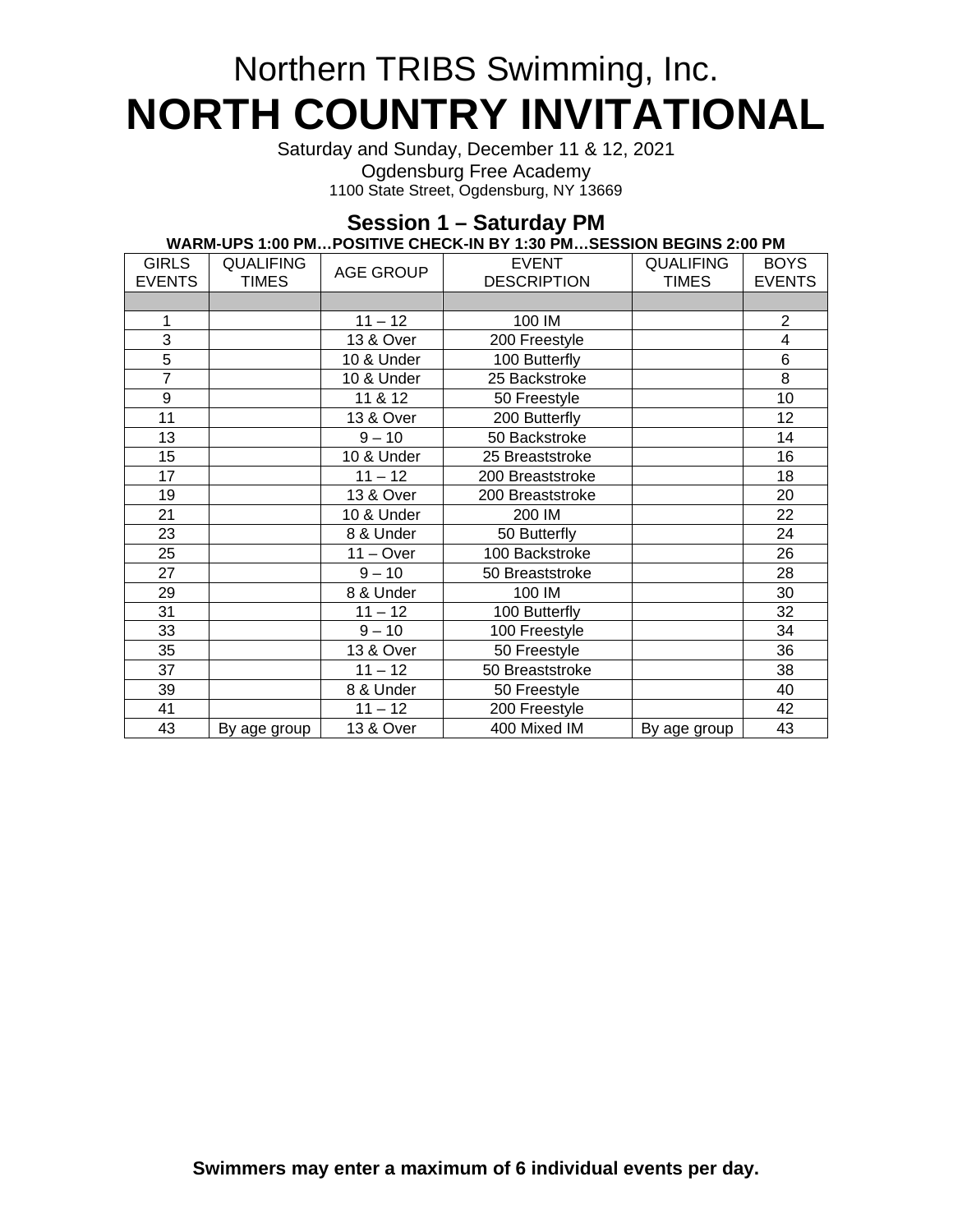| WARM-UP 9:30 AM POSITIVE CHECK-IN BY 10:00 AM SESSION BEGINS 10:30 AM |                                  |                  |                                    |                                  |                              |
|-----------------------------------------------------------------------|----------------------------------|------------------|------------------------------------|----------------------------------|------------------------------|
| <b>GIRLS</b><br><b>EVENTS</b>                                         | <b>QUALIFING</b><br><b>TIMES</b> | <b>AGE GROUP</b> | <b>EVENT</b><br><b>DESCRIPTION</b> | <b>QUALIFING</b><br><b>TIMES</b> | <b>BOYS</b><br><b>EVENTS</b> |
|                                                                       |                                  |                  |                                    |                                  |                              |
|                                                                       |                                  |                  |                                    |                                  |                              |
| 45                                                                    |                                  | $11 - Over$      | 200 IM                             |                                  | 46                           |
| 47                                                                    |                                  | 10 & Under       | 100 Backstroke                     |                                  | 48                           |
| 49                                                                    |                                  | 8 & Under        | 50 Breaststroke                    |                                  | 50                           |
| 51                                                                    |                                  | $11 - 12$        | 50 Butterfly                       |                                  | 52                           |
| 53                                                                    |                                  | $9 - 10$         | 50 Freestyle                       |                                  | 54                           |
| 55                                                                    |                                  | 13 & Over        | 100 Butterfly                      |                                  | 56                           |
| 57                                                                    |                                  | 10 & Under       | 25 Butterfly                       |                                  | 58                           |
| 59                                                                    |                                  | $11 - Over$      | 100 Freestyle                      |                                  | 60                           |
| 61                                                                    |                                  | $9 - 10$         | 50 Butterfly                       |                                  | 62                           |
| 63                                                                    |                                  | 8 & Under        | 50 Backstroke                      |                                  | 64                           |
| 65                                                                    |                                  | $11 - Over$      | 200 Backstroke                     |                                  | 66                           |
| 67                                                                    |                                  | 10 & Under       | 100 Breaststroke                   |                                  | 68                           |
| 69                                                                    |                                  | 8 & Under        | 100 Freestyle                      |                                  | 70                           |
| 71                                                                    |                                  | $11 - Over$      | 100 Breaststroke                   |                                  | 72                           |
| 73                                                                    |                                  | $9 - 10$         | 100 IM                             |                                  | 74                           |
| 75                                                                    |                                  | 10 & Under       | 25 Freestyle                       |                                  | 76                           |
| 77                                                                    |                                  | $11 - 12$        | 50 Backstroke                      |                                  | 78                           |
| 79                                                                    |                                  | 10 & Under       | 200 Freestyle                      |                                  | 80                           |
| 81                                                                    |                                  | $11 - 12$        | 200 Butterfly                      |                                  | 82                           |
| 83                                                                    | By age group                     | Open             | 500 Mixed Freestyle                | By age group                     | 83                           |

# **SWIMMERS MAY ENTER A MAXIMUM OF (6) INDIVIDUAL EVENTS PER DAY \$4.75 PER INDIVIDUAL EVENT PER ATHLETE FOR ALL ATHLETES \$2.00 PER ATHLETE SURCHARGE. FOR MANUAL ENTRIES, ADD \$1.00 PER ENTRY**

# **Session 2 – Sunday AM**